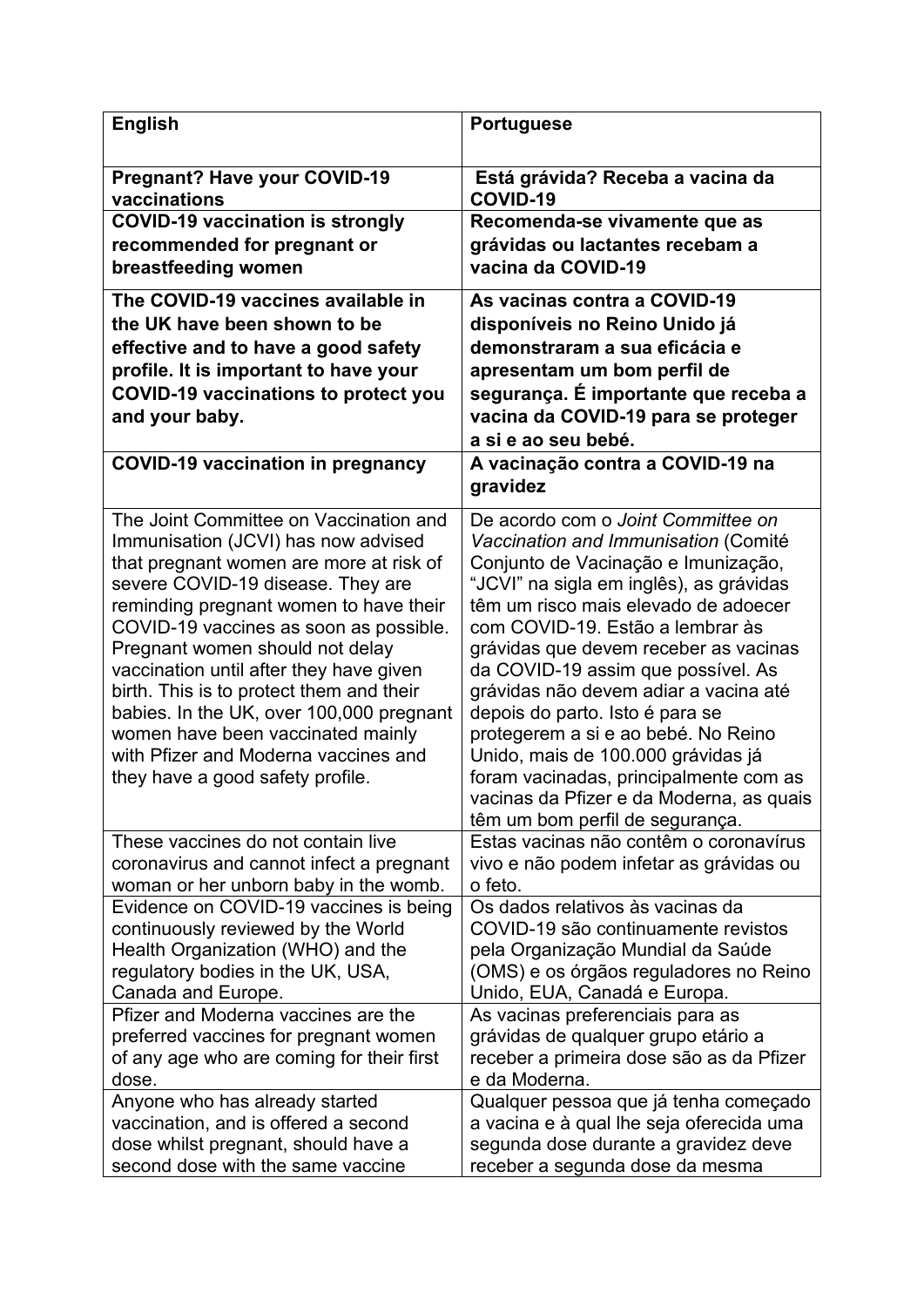| unless they had a serious side effect                                                | vacina, a não ser que tenha tido efeitos                                     |
|--------------------------------------------------------------------------------------|------------------------------------------------------------------------------|
| after the first dose.                                                                | secundários graves depois da primeira                                        |
|                                                                                      | dose.                                                                        |
| Find out more about pregnancy,                                                       | Consulte mais informação sobre a                                             |
| breastfeeding, fertility and COVID-19                                                | gravidez, amamentação, fertilidade e a                                       |
| vaccination on the website                                                           | vacina da COVID-19 no sítio Web                                              |
| www.nidirect.gov.uk/covid-vaccine                                                    | www.nidirect.gov.uk/covid-vaccine                                            |
| Why do I need the vaccine if I'm                                                     | Porque é que preciso da vacina se                                            |
| pregnant?                                                                            | estiver grávida?                                                             |
| If you have COVID-19 disease in later                                                | Se adoecer com COVID-19 numa fase                                            |
| pregnancy, both you and your unborn                                                  | avançada da gravidez, tanto você como                                        |
| baby are at increased risk of serious                                                | o feto têm um risco mais elevado de                                          |
| disease needing hospital treatment, and                                              | doença grave que venha a necessitar de                                       |
| intensive care support. UK data has<br>shown that almost every pregnant              | tratamento hospitalar e apoio nos<br>cuidados intensivos. Os dados do Reino  |
| woman with COVID-19 disease who                                                      | Unido demonstram que quase todas as                                          |
| needed hospital treatment or intensive                                               | grávidas com COVID-19 que                                                    |
| care had not been vaccinated. The                                                    | necessitaram de tratamento hospitalar                                        |
| overall risk from COVID-19 disease for                                               | ou de cuidados intensivos não tinham                                         |
| you and your new baby is low but has                                                 | sido vacinadas. O nível de risco geral da                                    |
| increased since the first waves of                                                   | COVID-19 para si e para o seu bebé é                                         |
| COVID-19.                                                                            | baixo, mas tem vindo a aumentar desde                                        |
| COVID-19 vaccines in pregnancy give                                                  | as primeiras ondas de COVID-19.<br>As vacinas da COVID-19 na gravidez        |
| you high levels of protection against                                                | proporcionam-lhe altos níveis de                                             |
| disease. There is reassuring information                                             | proteção contra a doença. Há                                                 |
| on the safety of COVID-19 vaccines                                                   | informação fiável relativa à segurança                                       |
| given to pregnant women in the UK, as                                                | das vacinas da COVID-19 administradas                                        |
| well as other countries.                                                             | às grávidas no Reino Unido, bem como                                         |
|                                                                                      | em outros países.                                                            |
| It is important that you are protected with                                          | É importante que esteja protegido(a)                                         |
| all your vaccine doses to keep you and<br>your baby safe. Don't wait until after you | com todas as doses da vacina para a<br>sua segurança e a do bebé. Não espere |
| have given birth.                                                                    | até depois do parto.                                                         |
| Pregnant women with underlying clinical                                              | As grávidas com condições clínicas                                           |
| conditions are at higher risk of suffering                                           | subjacentes têm um risco mais elevado                                        |
| serious complications from COVID-19.                                                 | de sofrer complicações graves em                                             |
|                                                                                      | resultado da COVID-19.                                                       |
| <b>Risk factors for pregnant women</b>                                               | Fatores de risco para as grávidas                                            |
| If you have underlying medical conditions                                            | Se tiver condições médicas subjacentes,                                      |
| such as:                                                                             | como:                                                                        |
| immune problems<br>$\bullet$                                                         | problemas de imunidade<br>$\bullet$                                          |
| diabetes<br>$\bullet$                                                                | diabetes<br>$\bullet$                                                        |
| high blood pressure<br>$\bullet$                                                     | tensão alta<br>$\bullet$                                                     |
| heart disease<br>$\bullet$                                                           | doença coronária<br>$\bullet$                                                |
| asthma<br>$\bullet$                                                                  | $\bullet$<br>asma                                                            |
| Or if you are:                                                                       | Ou se:<br>for obesa                                                          |
| overweight                                                                           |                                                                              |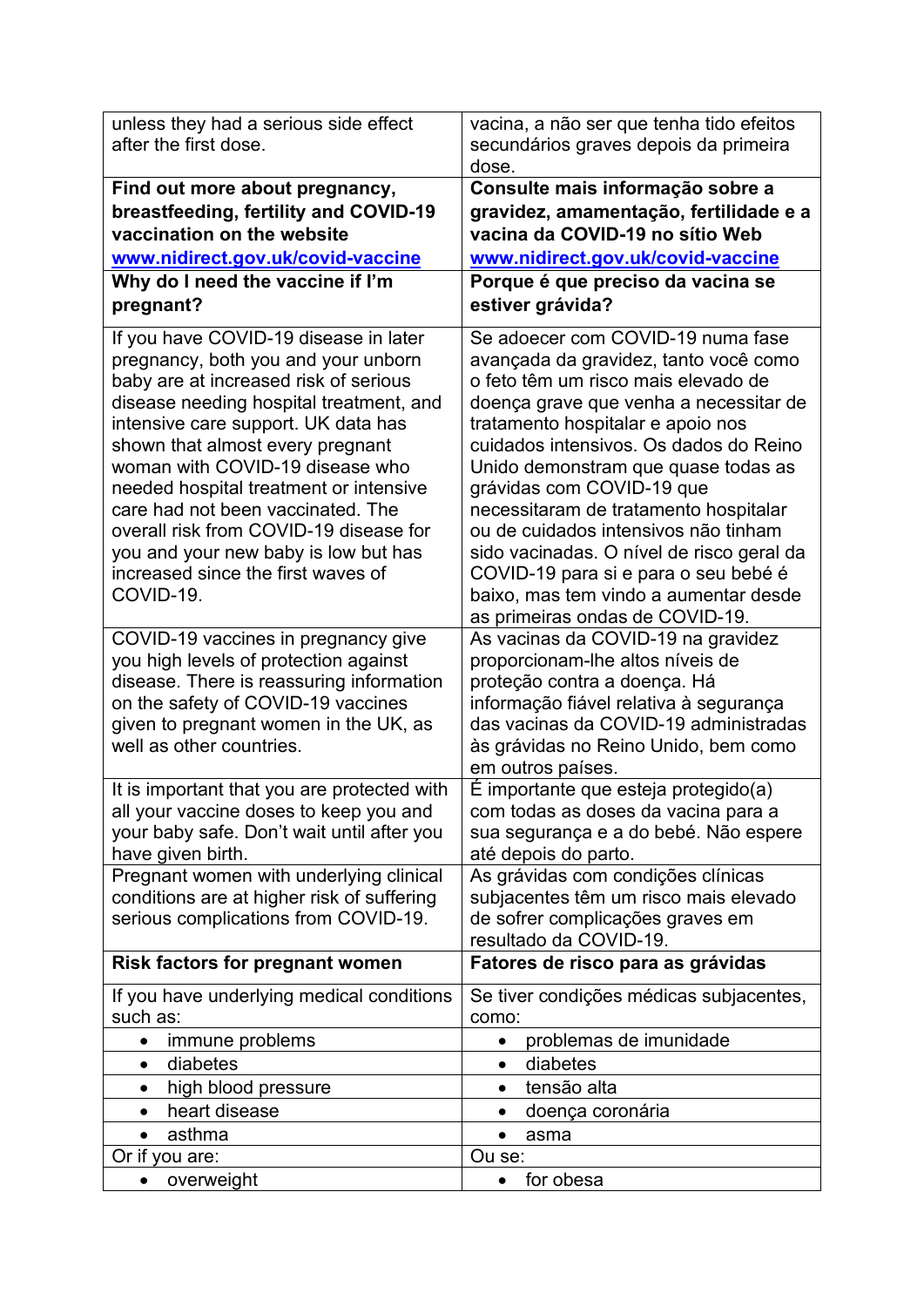| over the age of 35                                                                | tiver mais de 35 anos                                                         |
|-----------------------------------------------------------------------------------|-------------------------------------------------------------------------------|
| in your third trimester of<br>$\bullet$                                           | estiver no seu terceiro trimestre<br>$\bullet$                                |
| pregnancy (over 28 weeks)                                                         | do período de gestação (mais de                                               |
|                                                                                   | 28 semanas)                                                                   |
| of black or asian minority ethnic<br>$\bullet$                                    | tiver ascendência negra ou<br>$\bullet$                                       |
| background                                                                        | asiática                                                                      |
| unvaccinated or partially<br>$\bullet$                                            | não tiver sido vacinada ou se tiver<br>$\bullet$                              |
| vaccinated                                                                        | sido somente parcialmente<br>vacinada                                         |
| You are at more risk from COVID-19                                                | Tem um risco mais elevado de COVID-                                           |
| than women of the same age who are                                                | 19 do que as mulheres da mesma                                                |
| not pregnant.                                                                     | idade que não estejam grávidas.                                               |
|                                                                                   |                                                                               |
| What does this mean for me?                                                       | O que é que isto significa para mim?                                          |
|                                                                                   | Engravidar                                                                    |
| <b>Getting pregnant</b><br>There is no need to avoid getting                      | Não há necessidade de evitar engravidar                                       |
| pregnant after COVID-19 vaccination.                                              | após receber a vacina da COVID-19.                                            |
| There is no evidence that COVID-19                                                | Não há nada que demonstre que as                                              |
| vaccines have any effect on fertility or                                          | vacinas da COVID-19 afetem a                                                  |
| your chances of becoming pregnant.                                                | fertilidade ou a probabilidade de                                             |
|                                                                                   | engravidar.                                                                   |
| If you are pregnant                                                               | Se estiver grávida                                                            |
| COVID-19 vaccines offer pregnant                                                  | As vacinas da COVID-19 proporcionam a                                         |
| women the best protection against                                                 | proteção ideal às grávidas contra a                                           |
| COVID-19 disease which can be serious                                             | COVID-19, a qual pode ser uma doença                                          |
| in later pregnancy for some women.                                                | grave na fase final da gravidez para<br>certas mulheres.                      |
|                                                                                   |                                                                               |
| The first dose of COVID-19 vaccine will                                           | A primeira dose da vacina da COVID-19                                         |
| give you good protection. You need to                                             | vai-lhe proporcionar um bom nível de                                          |
| get each of your doses on time to get the                                         | proteção. Precisa de receber todas as                                         |
| best possible protection. You should<br>have your second dose 8 to 12 weeks       | doses na altura certa, para ter um nível<br>de proteção ideal. Deve receber a |
| after your first dose. You do not need to                                         | segunda dose entre 8 a 12 semanas                                             |
| delay this second dose. If you have                                               | depois da primeira dose. Não precisa de                                       |
| delayed your vaccination for any reason,                                          | adiar a segunda dose. Se tiver adiado a                                       |
| have your vaccinations as soon as                                                 | vacina por algum motivo, receba-a assim                                       |
| possible.                                                                         | que possível.                                                                 |
|                                                                                   |                                                                               |
| If you have already had a first dose of                                           | Se já tiver recebido a primeira dose da                                       |
| COVID-19 vaccine without suffering any<br>serious side effects, you can have your | vacina da COVID-19 sem ter tido<br>qualquer efeito secundário grave, pode     |
| second dose with the same vaccine                                                 | receber a segunda dose da mesma                                               |
| when this is offered.                                                             | vacina quando ela lhe for oferecida.                                          |
|                                                                                   |                                                                               |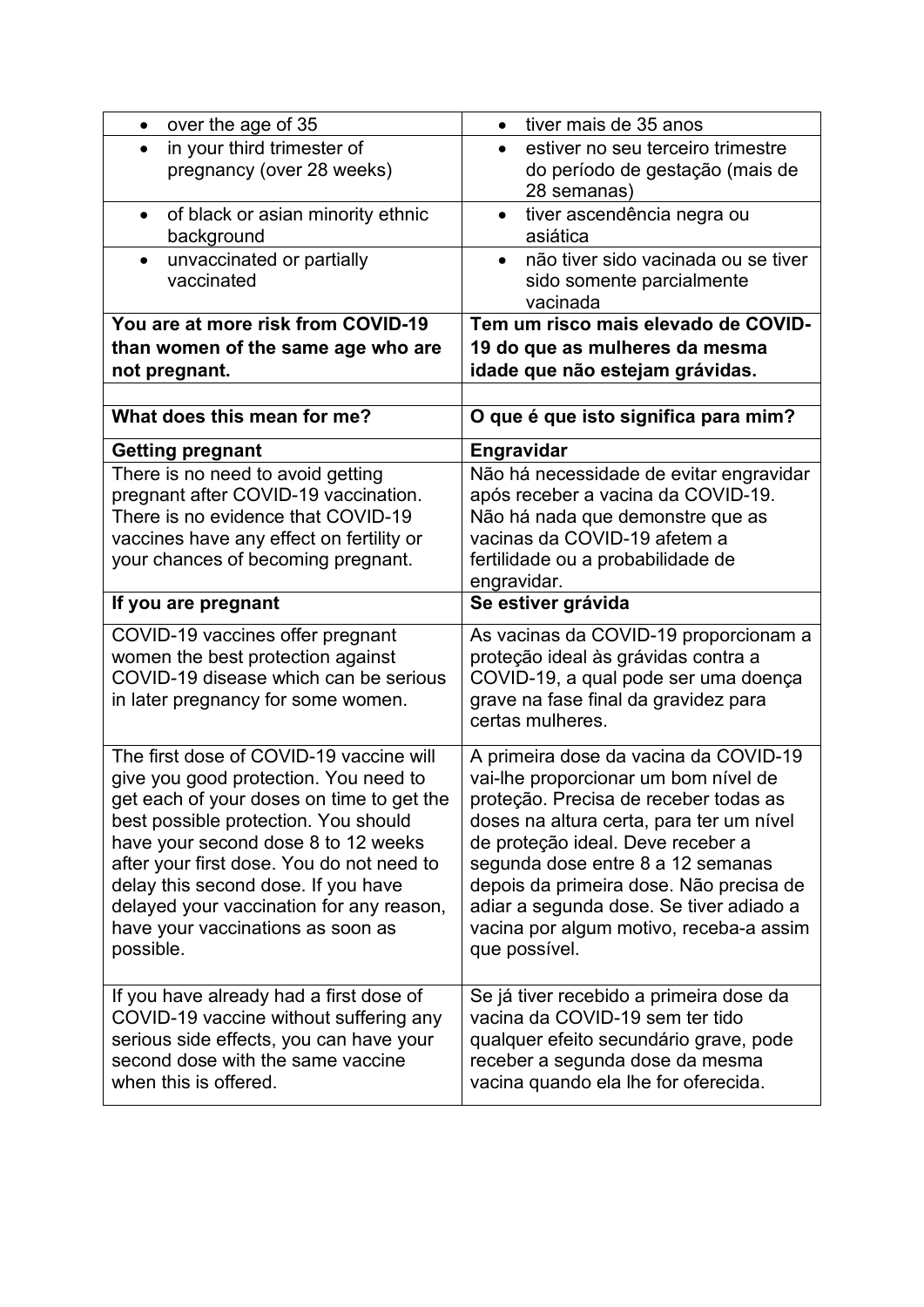| If your first dose was the AstraZeneca<br>vaccine you should also consider the<br>information in this leaflet<br>www.publichealth.hscni.net/publications/<br>covid-19-astrazeneca-vaccine-and-                                                                                                                                  | Se tiver recebido a primeira dose da<br>vacina da AstraZeneca, deve ler a<br>informação nesta brochura<br>www.publichealth.hscni.net/publications/<br>covid-19-astrazeneca-vaccine-and-                                                                                                                              |
|---------------------------------------------------------------------------------------------------------------------------------------------------------------------------------------------------------------------------------------------------------------------------------------------------------------------------------|----------------------------------------------------------------------------------------------------------------------------------------------------------------------------------------------------------------------------------------------------------------------------------------------------------------------|
| extremely-rare-blood-clots-and-<br>translations                                                                                                                                                                                                                                                                                 | extremely-rare-blood-clots-and-<br>translations                                                                                                                                                                                                                                                                      |
| <b>Booster vaccines</b>                                                                                                                                                                                                                                                                                                         | Doses de reforço                                                                                                                                                                                                                                                                                                     |
| Pregnant women are eligible for a<br>booster 12 weeks after their second<br>dose. The booster dose that is offered<br>may be a Pfizer or Moderna vaccine.                                                                                                                                                                       | As grávidas são elegíveis para uma dose<br>de reforço 12 semanas depois da<br>segunda dose. A dose de reforço<br>oferecida poderá ser da vacina da Pfizer<br>ou Moderna.                                                                                                                                             |
| <b>Breastfeeding</b>                                                                                                                                                                                                                                                                                                            | Amamentação                                                                                                                                                                                                                                                                                                          |
| The benefits of breastfeeding are well<br>known. The JCVI has recommended that<br>the vaccines can be received whilst<br>breastfeeding. This is in line with<br>recommendations from the USA and the<br>World Health Organization. Talk to your<br>doctor or midwife if you have any<br>concerns.                               | Os benefícios da amamentação são bem<br>conhecidos. De acordo com o JCVI, as<br>vacinas podem ser administradas<br>durante o período de amamentação. Isto<br>está em conformidade com<br>recomendações dos EUA e da<br>Organização Mundial da Saúde.<br>Consulte o seu médico ou sua parteira<br>em caso de dúvidas. |
| <b>Side effects</b>                                                                                                                                                                                                                                                                                                             | Efeitos secundários                                                                                                                                                                                                                                                                                                  |
| Like all medicines, vaccines can cause<br>common side effects. It may be helpful to<br>make sure you know what to expect after<br>you have the vaccine, especially if you<br>have had your baby or have other<br>children to look after.                                                                                        | Tal como acontece com todos os<br>medicamentos, as vacinas podem<br>causar efeitos secundários comuns. Se<br>souber o que esperar depois de receber<br>a vacina, isso poderá ajudá-la,<br>especialmente se já tiver tido o parto ou<br>se estiver a cuidar de outras crianças.                                       |
| Please read the leaflet 'What to expect<br>after your COVID vaccination'<br>www.publichealth.hscni.net/publications/<br>covid-19-vaccination-what-expect-and-<br>translations                                                                                                                                                   | Consulte a brochura "O que esperar<br>depois da vacina da COVID-19"<br>www.publichealth.hscni.net/publications/<br>covid-19-vaccination-what-expect-and-<br>translations                                                                                                                                             |
| <b>Further information</b>                                                                                                                                                                                                                                                                                                      | Mais informações                                                                                                                                                                                                                                                                                                     |
| The Royal College of Obstetricians and<br>Gynaecologists (RCOG) and Royal<br>College of Midwives (RCM) have a<br>decision guide and other information you<br>may find helpful on COVID-19 vaccines<br>and pregnancy (rcog.org.uk -<br>www.rcm.org.uk/guidance-for-pregnant-<br>women).<br>If you would like to discuss COVID-19 | O Royal College of Obstetricians e<br>Gynaecologists (RCOG) e o Royal<br>College of Midwives (RCM) têm um guia<br>de decisão e outras informações que<br>poderá achar úteis sobre as vacinas da<br>COVID-19 e a gravidez (rcog.org.uk -<br>www.rcm.org.uk/guidance-for-pregnant-<br>women).                          |
|                                                                                                                                                                                                                                                                                                                                 | Se quiser falar com alguém sobre a                                                                                                                                                                                                                                                                                   |